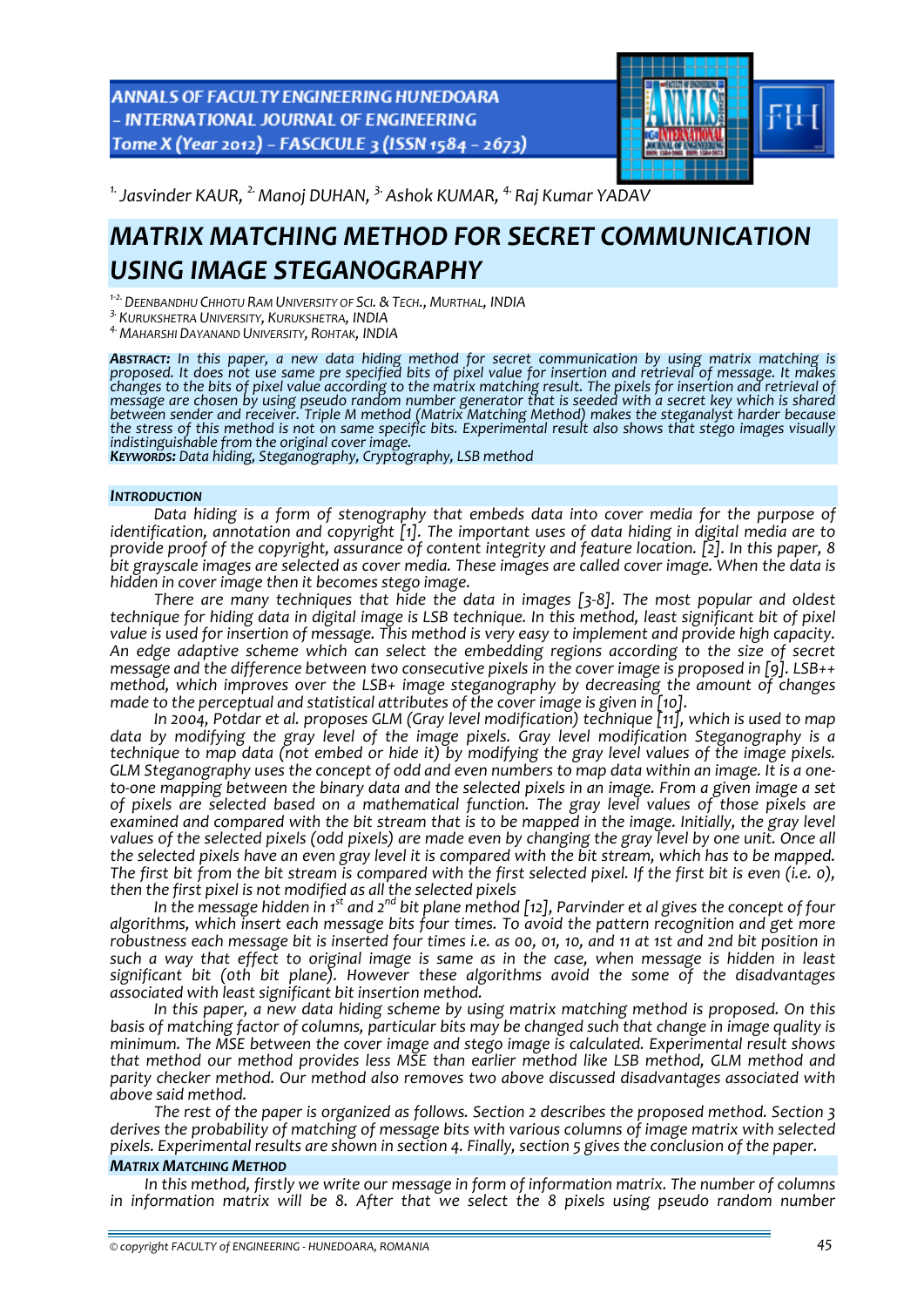*generator for insertion of one row of information matrix. From the 8 selected pixels we will made* selected pixel image matrix of size 8X8. The row of information matrix is inserted in that column of *selected pixel image matrix which has the minimum effective change. The complete algorithm for insertion of the message is given below.*

## *ALGORITHM*

I. Let C be the original 8 bit grayscale cover image of size  $M_r \times M_c$  pixel which is represented by *equations (1) & (2) :*

$$
C = \{x_{ij}, \quad 0 \le i < Mr, \quad 0 \le j < Mc \}
$$
\n
$$
\tag{1}
$$

*where,*

$$
x_{ij} \in \{0, 1, \ldots, 255\} \tag{2}
$$

*xij, is the intensity of pixel which is present at row number i and column j. Mr, is the number of rows in the image. Mc, is the number of the columns in the image.*

*II. Let M be the message of length of n bits as shown in equations (3) & (4).*  $M = \{mi, 0 \le i \le n\}$  (3)

*where,* 

$$
\mathsf{mi} \in \{0,1\} \tag{4}
$$

*mi is the i th message bit.*

\nIII. Break the M into Q equal parts each of size 8 bit, such that  
\n
$$
Q = \{b_{ij}, \quad i \in (1, 2, 3, \ldots, 8), j \in (1, 2, 3, \ldots, 8)\}
$$
\n

\n\nIV. Make the information matrix from the Q as (6) below:\n

InformationMatrix =

\n
$$
\begin{bmatrix}\n b_{11} & \dots & b_{18} \\
\vdots & \vdots & \ddots & \vdots \\
b_{q1} & \dots & b_{q8}\n \end{bmatrix}_{Qx_3}
$$
\n(6)

 *where, <sup>Q</sup> <sup>=</sup> <sup>8</sup> M*

*Size of Information Matrix will be Q×8.* 

*V. Generate the 8 pixel locations by using Pseudo Random Number Generator which are used for insertion of message.*

$$
S.P. = {Pi, i \in (1,2,3,...8)}
$$
  
where S.P. = Selected Pixel and (7)

$$
\mathsf{Pi} = \{\mathsf{aij}, \mathsf{i} \in (1,2,3,\ldots,8), \mathsf{j} \in (1,2,3,\ldots,8)\}
$$
\n
$$
\mathsf{Vl.} \qquad \text{Now, generate the Selected pixel Image Matrix (S.P.I.M.) using the 8 selected pixels as (9).}
$$

$$
S.P.I.M. = \begin{bmatrix} a_{11} & \dots & a_{18} \\ \vdots & \vdots & \vdots \\ a_{81} & \dots & a_{88} \end{bmatrix}_{8 \times 8}
$$
 (9)

*where S.P.I.M. is of order 8×8.*

*VII. Now for inserting the i th row of information Matrix calculate Matching Factor (M.F) for each column of selected pixel image matrix.*

*Let Ri is the row of information matrix that we want to insert in the selected pixel image matrix, such that*

$$
Ri = \{b_{ij}, j \in (1, 2, 3, \dots, 8)\}\
$$
 (10)

*M.F. for each column k (Ck) of selected pixel image matrix is calculated by formulae given in (11).*

$$
M.F.(C_k) = \sum_{j=1}^{8} x_{jk}, where x_{jk} = \begin{cases} \frac{1}{1}, & \frac{a_{jk} = b_{ij}}{0}, \\ 0, & \text{otherwise} \end{cases} \tag{11}
$$

*Here k* <sup>∈</sup> *(1,2,3,….8), j* <sup>∈</sup> *(1,2,3,….8) and i* <sup>∈</sup> *(1,2,3,….8). VIII. Calculate effective change for each column*  $\hat{C}_k$  *which is given by following equation* (12):

$$
\text{EffectiveChange}(C_k) = \frac{(8 - M.F.)}{2^{8-k}}, \ \forall \ k \in (1, 2, 3, \dots, 8) \tag{12}
$$

*IX.* Now select the column C<sub>s</sub> which has minimum effective change. Make the column C<sub>s</sub> *equivalent to Ri of information matrix such that*

$$
a_{si} = b_{ji}, \quad j \in (1, 2, 3, \dots, 8)
$$
 (13)

*X. Store the binary value of selected column number in the core matrix. For each row of information matrix there will be three bits in core matrix as shown in equation (14).*

$$
CoreMatrix = \begin{bmatrix} C_{11} & C_{12} & C_{13} \\ C_{21} & C_{22} & C_{23} \\ C_{31} & C_{32} & C_{33} \end{bmatrix}_{3 \times 3}
$$
 (14)

*XI. Apply Huffman coding to core matrix to reduce the size of core matrix.*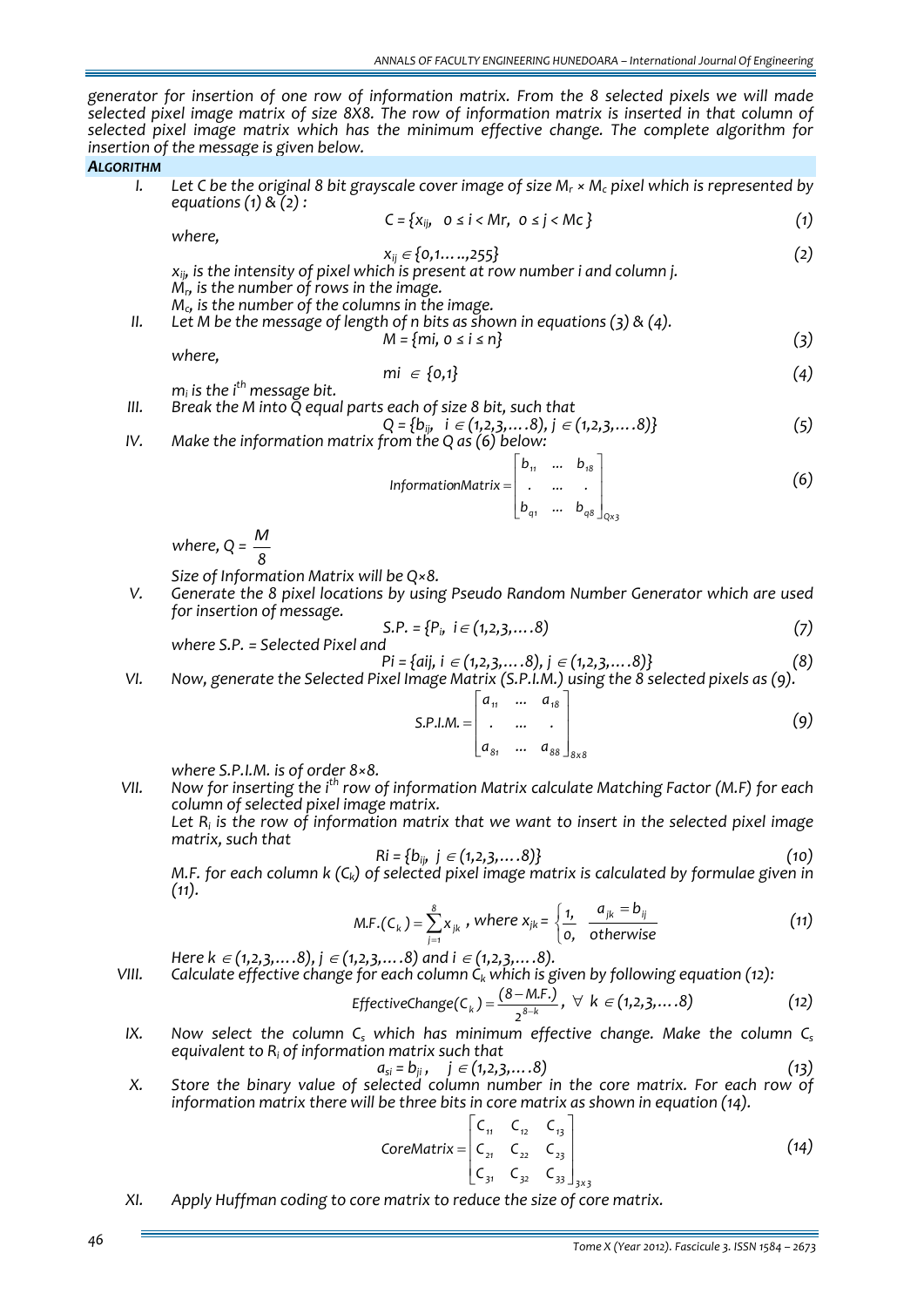- *XII. This reduced core matrix and key to pseudo random generator either may be embedded in the cover image itself or they may be sent out to the receiver end by (14) using public key*
	- The retrieval algorithm is just reverse of the insertion algorithm.

#### *PROBABILITY OF MATCHING*

*The probability that the row Ri of information matrix has matching factor M.F. with the column Ck of selected pixel image matrix has been given by equation (15).*

$$
Prob(R_i, C_k, M.F.) = \sum_{M.F.=0}^{s} \frac{C_{s-M.F.}^s}{2^s}
$$
 (15)

#### *RESULTS*

*This section discusses the result of using our proposed method hide data in image. The proposed technique has been tested on a database containing 20 images. We have applied the MSE (mean square error) and PSNR (peak signal to noise ratio) to compare Triple M (matrix matching method) with some existing investigated methods MSE and PSNR are calculated by using the well known formulae given in (16) and (17) respectively:*

$$
MSE = \frac{1}{[N \times M]^2} \sum_{i=1}^{N} \sum_{j=1}^{M} [(X_{ij} - Y_{ij})^2
$$
 (16)

$$
PSNR = 10 \log_{10} \left[ \frac{(255)_2}{MSE} \right]
$$
 (17)

*Here: N, is the number of rows in cover image M, is the number of columns in cover image Xij, intensity of Pixelij in cover image Yij, intensity of Pixelij in Stego image*

*The results are calculated for message of different lengths. The results of PSNR comparison (in dB) of Triple M method with other existing methods is shown in Table 1.*

*Ten (10) standard cover images are from the database of entered images with their corresponding stego images are shown in Figure 1.* 

*Figure 1 also shows the histogram of cover images and stego image respectively. For further evaluating the performance of triple M method, we have applied the matrix normalized cross‐ correlation which is defined by formulae (18).*

$$
NCC = \frac{\sum_{i=1}^{N} \sum_{j=1}^{M} (X_{ij} X Y_{ij})}{\sum_{i=1}^{N} \sum_{j=1}^{M} (X_{ij})^2}
$$
(18)

*Table 1. Comparison of PSNR of Triple M with other existing methods*

| with other existing incendus |                             |             |            |            |                   |
|------------------------------|-----------------------------|-------------|------------|------------|-------------------|
| Cover<br>image               | Message length<br>(inBytes) | Triple<br>Μ | <b>LSB</b> | <b>GLM</b> | Parity<br>checker |
|                              |                             |             |            |            |                   |
| Baboon                       | 1024                        | 41.3        | 33.4       | 35.4       | 32.2              |
|                              | 4096                        | 39.4        | 33.1       | 35.2       | 30.7              |
|                              | 8192                        | 39.2        | 32.7       | 34.7       | 29.9              |
|                              | 16384                       | 37.4        | 31.2       | 33.1       | 28.7              |
|                              | 1024                        | 43.2        | 34.1       | 36.2       | 33.1              |
| Jet                          | 4096                        | 43.1        | 33.2       | 35.1       | 32.8              |
|                              | 8192                        | 42.5        | 32.1       | 35.0       | 32.5              |
|                              | 16384                       | 37.1        | 30.7       | 34.1       | 31.5              |
|                              | 1024                        | 42.1        | 34.3       | 35.2       | 34.1              |
| Scene                        | 4096                        | 45.7        | 34.1       | 34.9       | 33.3              |
|                              | 8192                        | 39.5        | 32.8       | 31.2       | 31.0              |
|                              | 16384                       | 36.1        | 32.5       | 29.4       | 29.2              |
|                              | 1024                        | 41.7        | 35.2       | 37.1       | 31.2              |
| Tiger                        | 2048                        | 40.2        | 33.7       | 35.4       | 30.4              |
|                              | 4096                        | 38.6        | 31.6       | 33.5       | 29.7              |
|                              | 8192                        | 37.9        | 29.9       | 32.7       | 29.3              |

*Here, all the variables have the same meaning as in equation (16).*



Figure 1. Cover Images with their corresponding stego images and histogram (message with 1024 Bytes) - Part 1&2